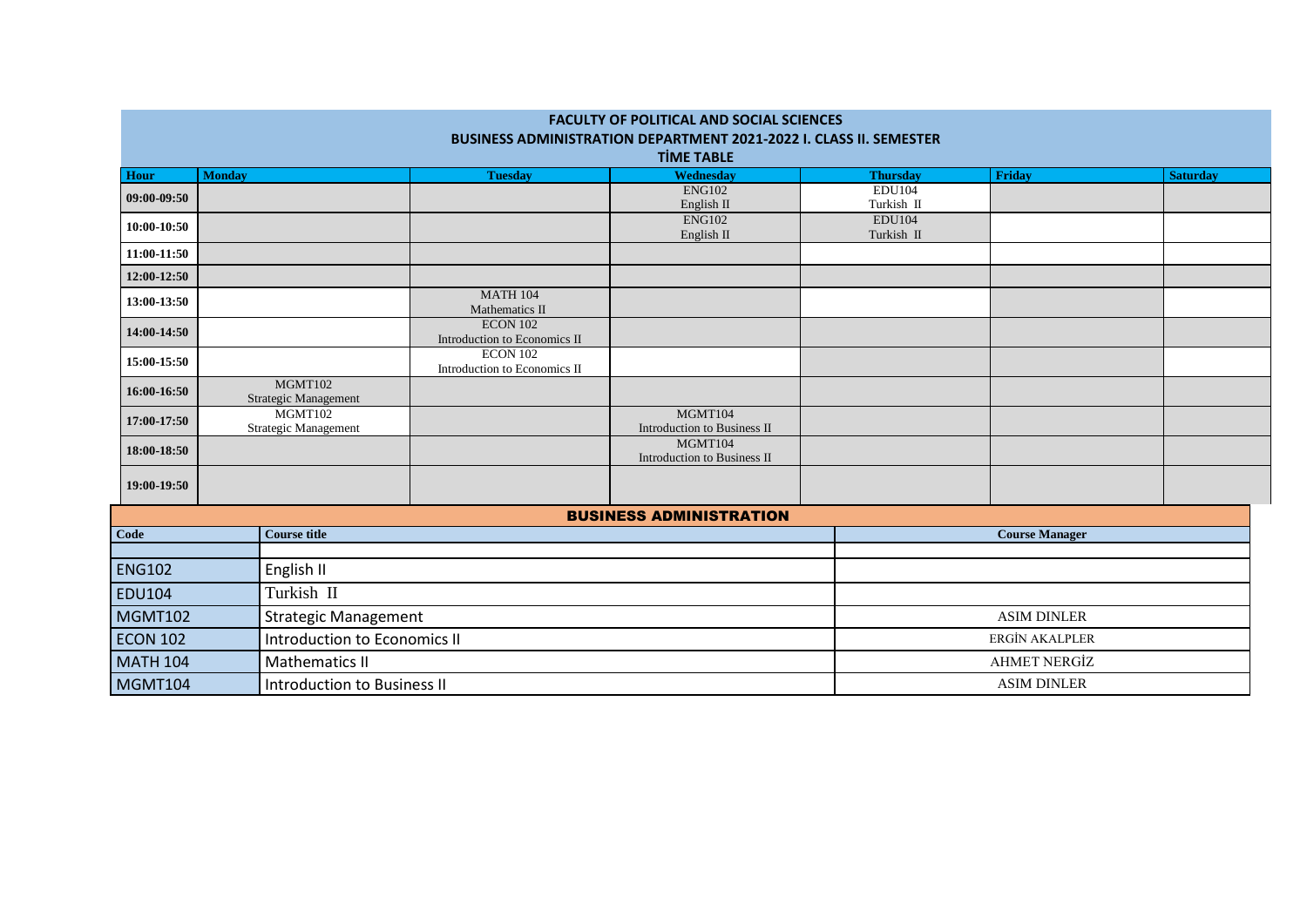| <b>FACULTY OF POLITICAL AND SOCIAL SCIENCES</b>                                                |                                       |                     |                                        |                                         |                                    |                                                     |                 |  |
|------------------------------------------------------------------------------------------------|---------------------------------------|---------------------|----------------------------------------|-----------------------------------------|------------------------------------|-----------------------------------------------------|-----------------|--|
| <b>BUSINESS ADMINISTRATION DEPARTMENT 2021-2022 II. CLASS I. SEMESTER</b><br><b>TİME TABLE</b> |                                       |                     |                                        |                                         |                                    |                                                     |                 |  |
| Hour                                                                                           | <b>Monday</b>                         |                     | <b>Tuesday</b>                         | Wednesday                               | <b>Thursday</b>                    | Friday                                              | <b>Saturday</b> |  |
| 09:00-09:50                                                                                    |                                       |                     |                                        |                                         |                                    | MGMT201<br><b>Basic Information</b><br>Technologies |                 |  |
| 10:00-10:50                                                                                    |                                       |                     |                                        |                                         |                                    | MGMT201<br><b>Basic Information</b><br>Technologies |                 |  |
| 11:00-11:50                                                                                    |                                       |                     |                                        |                                         |                                    |                                                     |                 |  |
| 12:00-12:50                                                                                    |                                       |                     |                                        |                                         |                                    |                                                     |                 |  |
| 13:00-13:50                                                                                    |                                       |                     |                                        |                                         |                                    |                                                     |                 |  |
| 14:00-14:50                                                                                    |                                       |                     | <b>STAT 201</b><br><b>Statistics I</b> |                                         |                                    |                                                     |                 |  |
| 15:00-15:50                                                                                    |                                       |                     |                                        |                                         | <b>SSM 201</b><br>Research Methods |                                                     |                 |  |
| 16:00-16:50                                                                                    |                                       |                     |                                        |                                         |                                    | <b>SSM 201</b><br>Research Methods                  |                 |  |
| 17:00-17:50                                                                                    |                                       |                     |                                        |                                         |                                    |                                                     |                 |  |
| 18:00-18:50                                                                                    |                                       |                     |                                        | <b>ACCT 201</b><br>General Accounting I |                                    |                                                     |                 |  |
| 19:00-19:50                                                                                    |                                       |                     | MGMT205<br>Management and Organization |                                         |                                    |                                                     |                 |  |
| 20:00-20:50                                                                                    |                                       |                     |                                        | MGMT205<br>Management and Organization  |                                    |                                                     |                 |  |
| <b>BUSINESS ADMINISTRATION</b>                                                                 |                                       |                     |                                        |                                         |                                    |                                                     |                 |  |
| Code                                                                                           | <b>Course title</b>                   |                     |                                        |                                         | <b>Course Manager</b>              |                                                     |                 |  |
| <b>SSM 201</b>                                                                                 | <b>Research Methods</b>               |                     |                                        |                                         | ERGİN AKALPLER                     |                                                     |                 |  |
| MGMT205<br>Management and Organization                                                         |                                       |                     |                                        | <b>ASİM DİNLER</b>                      |                                    |                                                     |                 |  |
| ACCT 201<br>General Accounting I                                                               |                                       |                     |                                        | <b>NAZİME TUNCAY</b>                    |                                    |                                                     |                 |  |
| <b>STAT 201</b>                                                                                |                                       | <b>Statistics I</b> |                                        |                                         |                                    | <b>NAZİME TUNCAY</b>                                |                 |  |
| MGMT201                                                                                        | <b>Basic Information Technologies</b> |                     |                                        |                                         | ZEYNEP KÖKSAL                      |                                                     |                 |  |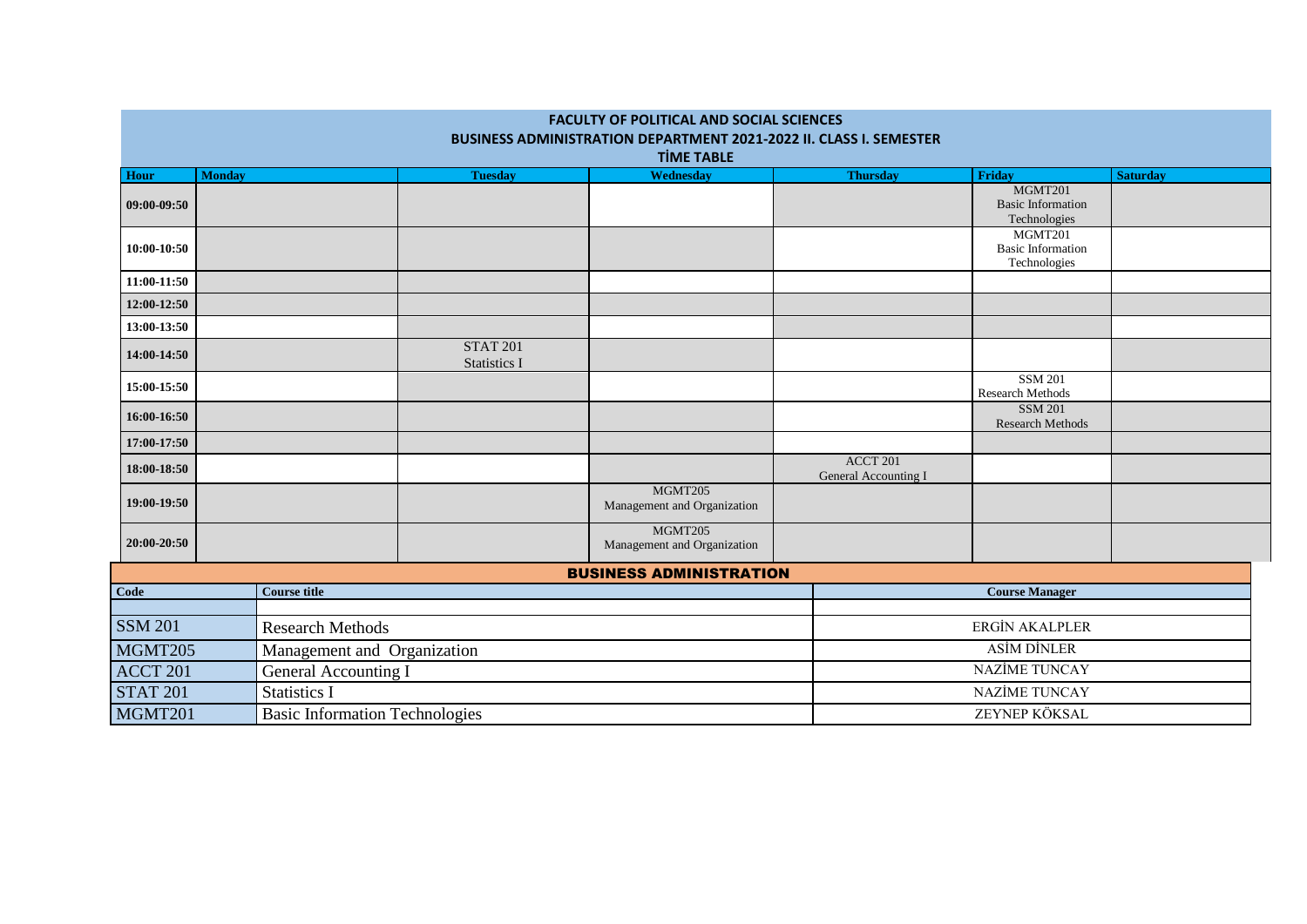| <b>FACULTY OF POLITICAL AND SOCIAL SCIENCES</b><br><b>BUSINESS ADMINISTRATION DEPARTMENT 2021-2022 II. CLASS II. SEMESTER</b><br><b>TIME TABLE</b> |                                                 |  |                                  |                                |                                                                |                                         |                 |
|----------------------------------------------------------------------------------------------------------------------------------------------------|-------------------------------------------------|--|----------------------------------|--------------------------------|----------------------------------------------------------------|-----------------------------------------|-----------------|
| Hour                                                                                                                                               | <b>Monday</b>                                   |  | <b>Tuesday</b>                   | Wednesday                      | <b>Thursday</b>                                                | <b>Friday</b>                           | <b>Saturday</b> |
| 09:00-09:50                                                                                                                                        |                                                 |  |                                  |                                |                                                                |                                         |                 |
| 10:00-10:50                                                                                                                                        |                                                 |  |                                  |                                |                                                                |                                         |                 |
| 11:00-11:50                                                                                                                                        |                                                 |  |                                  |                                |                                                                |                                         |                 |
| 12:00-12:50                                                                                                                                        |                                                 |  |                                  |                                |                                                                |                                         |                 |
| 13:00-13:50                                                                                                                                        |                                                 |  |                                  |                                |                                                                |                                         |                 |
| 14:00-14:50                                                                                                                                        |                                                 |  |                                  |                                |                                                                |                                         |                 |
| 15:00-15:50                                                                                                                                        |                                                 |  | <b>STAT 202</b><br>Statistics II |                                |                                                                |                                         |                 |
| 16:00-16:50                                                                                                                                        |                                                 |  |                                  |                                |                                                                |                                         |                 |
| 17:00-17:50                                                                                                                                        |                                                 |  |                                  |                                | <b>FINM 202</b><br><b>Financial Management</b>                 | MGMT202<br><b>Public Administration</b> |                 |
| 18:00-18:50                                                                                                                                        | MGMT302<br>Risk and Crisis Management           |  |                                  |                                | ACCT 204<br>Cost Accounting For Managerial<br>Decisiyon making | MGMT202<br>Public Administration        |                 |
| 19:00-19:50                                                                                                                                        | MGMT302<br><b>Risk and Crisis Management</b>    |  |                                  |                                |                                                                |                                         |                 |
|                                                                                                                                                    |                                                 |  |                                  | <b>BUSINESS ADMINISTRATION</b> |                                                                |                                         |                 |
| Code                                                                                                                                               | <b>Course title</b>                             |  |                                  |                                | <b>Course Manager</b>                                          |                                         |                 |
| MGMT202                                                                                                                                            | <b>Public Administration</b>                    |  |                                  | <b>ERGİN AKALPLER</b>          |                                                                |                                         |                 |
| ACCT 204                                                                                                                                           | Cost Accounting For Managerial Decisiyon making |  |                                  |                                | <b>NAZİME TUNCAY</b>                                           |                                         |                 |
| <b>FİNM202</b>                                                                                                                                     | <b>Financial Management</b>                     |  |                                  |                                | <b>NAZİME TUNCAY</b>                                           |                                         |                 |
| MGMT302                                                                                                                                            | <b>Risk and Crisis Management</b>               |  |                                  | <b>ASIM DİNLER</b>             |                                                                |                                         |                 |
| <b>STAT 202</b>                                                                                                                                    | <b>Statistics II</b>                            |  |                                  | <b>NAZİME TUNCAY</b>           |                                                                |                                         |                 |
|                                                                                                                                                    |                                                 |  |                                  |                                |                                                                |                                         |                 |